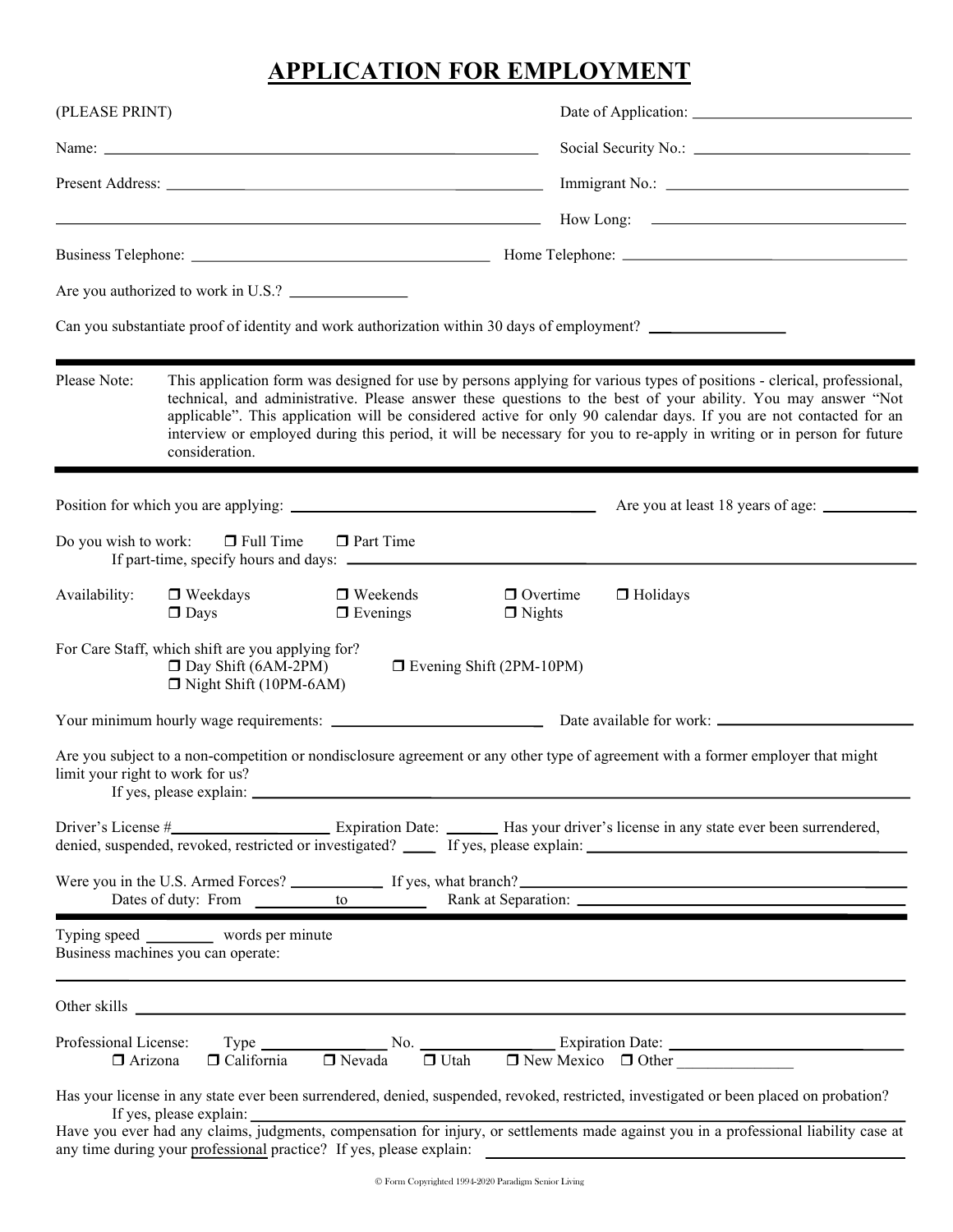| How did you hear about us? □ Newspaper Ad _ |                                    | $\Box$ Web Site |                            |
|---------------------------------------------|------------------------------------|-----------------|----------------------------|
|                                             | (Please specify which publication) |                 | (Please specify which one) |

### □ Friend/Colleague/Relative/Word of Mouth □ Other, Please tell us:

| School                        | Print Name, Number and Street, City, State and<br>Zip Code for each School Listing. | No. of Yrs<br>Completed | Degree or<br>Certificate | <b>Subjects Studied</b> |
|-------------------------------|-------------------------------------------------------------------------------------|-------------------------|--------------------------|-------------------------|
| <b>High School</b>            |                                                                                     |                         |                          |                         |
| College                       |                                                                                     |                         |                          |                         |
| <b>Trade or Business</b>      |                                                                                     |                         |                          |                         |
| School                        |                                                                                     |                         |                          |                         |
| Night or                      |                                                                                     |                         |                          |                         |
| <b>Correspondence Courses</b> |                                                                                     |                         |                          |                         |
| Other                         |                                                                                     |                         |                          |                         |

In the following spaces, give a complete record of your employment. Begin with your most recent employment and work back. Use a separate sheet to list additional employers if you have had more than 3 former employers. Please note if we cannot contact a certain employer.

| Employer               |                     |            | Employed |          | <b>Starting Position</b>    |
|------------------------|---------------------|------------|----------|----------|-----------------------------|
| Address                |                     |            | From     | Mo. /Yr. | <b>Last Position</b>        |
| Telephone              |                     |            | To       | Mo. /Yr. | <b>Other Positions Held</b> |
| <b>Starting Salary</b> | <b>Final Salary</b> | Supervisor |          |          |                             |
| <b>Duties</b>          |                     |            |          |          |                             |

#### Reason for Leaving (Reason required why you resigned or were terminated)

| Employer        |                     |            | Employed |          | <b>Starting Position</b>    |
|-----------------|---------------------|------------|----------|----------|-----------------------------|
| Address         |                     |            | From     | Mo. /Yr. | <b>Last Position</b>        |
| Telephone       |                     |            | To       | Mo. /Yr. | <b>Other Positions Held</b> |
| Starting Salary | <b>Final Salary</b> | Supervisor |          |          |                             |
| <b>Duties</b>   |                     |            |          |          |                             |
|                 |                     |            |          |          |                             |

Reason for Leaving (Reason required why you resigned or were terminated)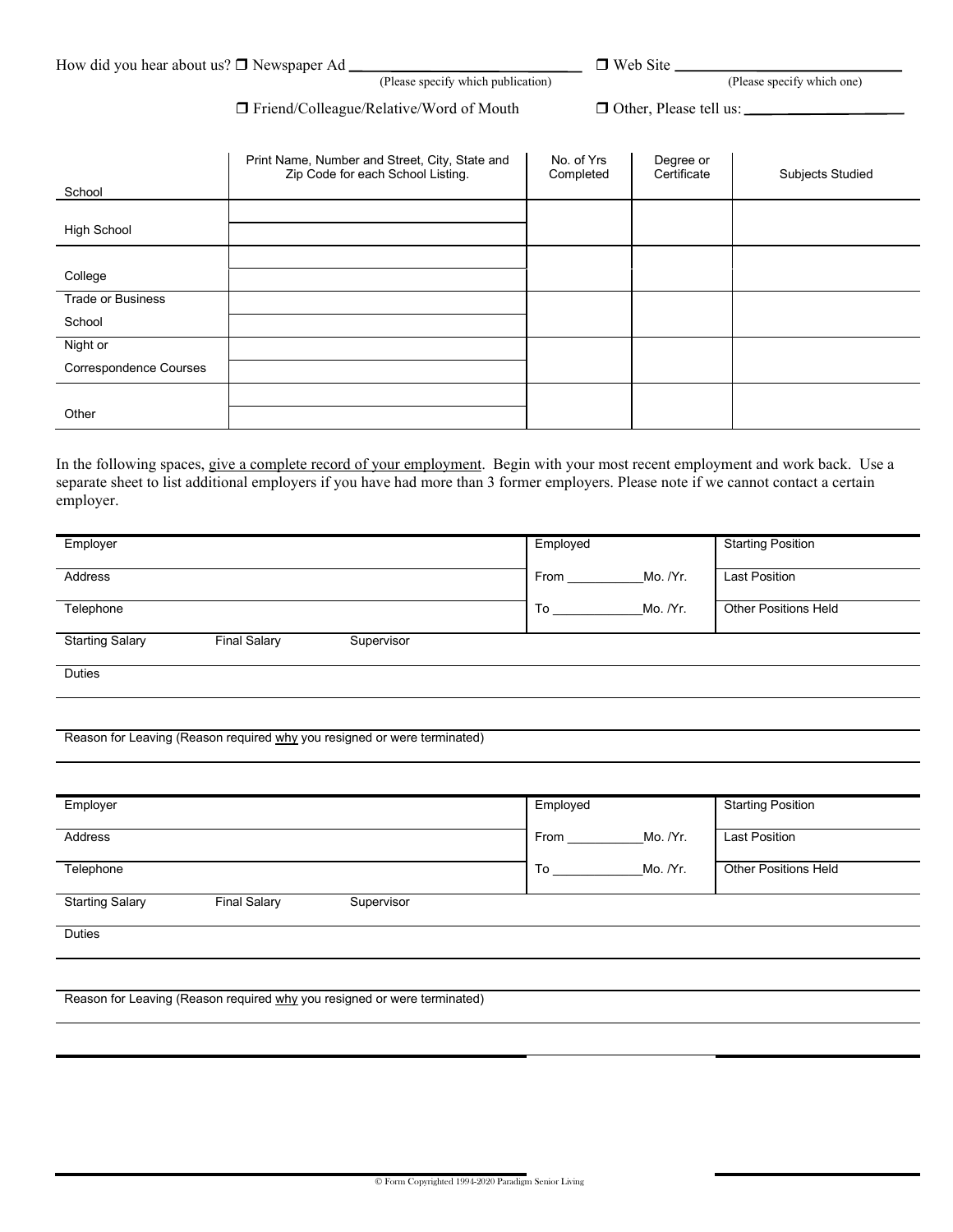| Employer                                                                                                                                                                                                                                                                                                                                                                                                                                                                                                                                                                                                                                                                                                                                                                                                                                                              | Employed                          | <b>Starting Position</b>    |
|-----------------------------------------------------------------------------------------------------------------------------------------------------------------------------------------------------------------------------------------------------------------------------------------------------------------------------------------------------------------------------------------------------------------------------------------------------------------------------------------------------------------------------------------------------------------------------------------------------------------------------------------------------------------------------------------------------------------------------------------------------------------------------------------------------------------------------------------------------------------------|-----------------------------------|-----------------------------|
| <b>Address</b>                                                                                                                                                                                                                                                                                                                                                                                                                                                                                                                                                                                                                                                                                                                                                                                                                                                        | From ____________________Mo. /Yr. | <b>Last Position</b>        |
| Telephone                                                                                                                                                                                                                                                                                                                                                                                                                                                                                                                                                                                                                                                                                                                                                                                                                                                             | Mo. /Yr.                          | <b>Other Positions Held</b> |
| <b>Starting Salary</b><br><b>Final Salary</b><br>Supervisor                                                                                                                                                                                                                                                                                                                                                                                                                                                                                                                                                                                                                                                                                                                                                                                                           |                                   |                             |
| <b>Duties</b>                                                                                                                                                                                                                                                                                                                                                                                                                                                                                                                                                                                                                                                                                                                                                                                                                                                         |                                   |                             |
|                                                                                                                                                                                                                                                                                                                                                                                                                                                                                                                                                                                                                                                                                                                                                                                                                                                                       |                                   |                             |
| Reason for Leaving (Reason required why you resigned or were terminated)                                                                                                                                                                                                                                                                                                                                                                                                                                                                                                                                                                                                                                                                                                                                                                                              |                                   |                             |
|                                                                                                                                                                                                                                                                                                                                                                                                                                                                                                                                                                                                                                                                                                                                                                                                                                                                       |                                   |                             |
| Employer                                                                                                                                                                                                                                                                                                                                                                                                                                                                                                                                                                                                                                                                                                                                                                                                                                                              | Employed                          | <b>Starting Position</b>    |
| Address                                                                                                                                                                                                                                                                                                                                                                                                                                                                                                                                                                                                                                                                                                                                                                                                                                                               | From ____________________Mo. /Yr. | <b>Last Position</b>        |
| Telephone                                                                                                                                                                                                                                                                                                                                                                                                                                                                                                                                                                                                                                                                                                                                                                                                                                                             |                                   | <b>Other Positions Held</b> |
| <b>Starting Salary</b><br><b>Final Salary</b><br>Supervisor                                                                                                                                                                                                                                                                                                                                                                                                                                                                                                                                                                                                                                                                                                                                                                                                           |                                   |                             |
| <b>Duties</b>                                                                                                                                                                                                                                                                                                                                                                                                                                                                                                                                                                                                                                                                                                                                                                                                                                                         |                                   |                             |
|                                                                                                                                                                                                                                                                                                                                                                                                                                                                                                                                                                                                                                                                                                                                                                                                                                                                       |                                   |                             |
| Reason for Leaving (Reason required why you resigned or were terminated)                                                                                                                                                                                                                                                                                                                                                                                                                                                                                                                                                                                                                                                                                                                                                                                              |                                   |                             |
|                                                                                                                                                                                                                                                                                                                                                                                                                                                                                                                                                                                                                                                                                                                                                                                                                                                                       |                                   |                             |
|                                                                                                                                                                                                                                                                                                                                                                                                                                                                                                                                                                                                                                                                                                                                                                                                                                                                       |                                   |                             |
| Do you currently suffer from any illness, injury, health condition (physical or mental) or contagious disease which would impair your                                                                                                                                                                                                                                                                                                                                                                                                                                                                                                                                                                                                                                                                                                                                 |                                   |                             |
| current ability to safely carry out the responsibilities of the position for which you are applying?<br>If yes, please explain:                                                                                                                                                                                                                                                                                                                                                                                                                                                                                                                                                                                                                                                                                                                                       |                                   |                             |
| Except for vacations and holidays, how many work days were you absent during the current calendar year?<br>$\Box$ 0-5 days $\Box$ 5-10 days $\Box$ 10-15 days $\Box$ 15-20 days $\Box$ 21+ days                                                                                                                                                                                                                                                                                                                                                                                                                                                                                                                                                                                                                                                                       |                                   |                             |
| During the prior calendar year?                                                                                                                                                                                                                                                                                                                                                                                                                                                                                                                                                                                                                                                                                                                                                                                                                                       |                                   |                             |
| $\Box$ 5-10 days<br>$\Box$ 0-5 days<br>$\Box$ 10-15 days $\Box$ 15-20 days                                                                                                                                                                                                                                                                                                                                                                                                                                                                                                                                                                                                                                                                                                                                                                                            | $\Box$ 21+ days                   |                             |
|                                                                                                                                                                                                                                                                                                                                                                                                                                                                                                                                                                                                                                                                                                                                                                                                                                                                       |                                   |                             |
| Did you receive any verbal warnings, written warnings or other disciplinary action concerning your performance of your job<br>responsibilities at any of your previous jobs? _______ If yes, please explain: _____________________                                                                                                                                                                                                                                                                                                                                                                                                                                                                                                                                                                                                                                    |                                   |                             |
|                                                                                                                                                                                                                                                                                                                                                                                                                                                                                                                                                                                                                                                                                                                                                                                                                                                                       |                                   |                             |
| <u> 1980 - An t-Alban ann an t-Alban ann an t-Alban ann an t-Alban ann an t-Alban ann an t-Alban ann an t-Alban a</u>                                                                                                                                                                                                                                                                                                                                                                                                                                                                                                                                                                                                                                                                                                                                                 |                                   |                             |
| Have you ever been unemployed at any time during the past 10 years? If "yes", please state the date(s) and the reason(s) for<br>your unemployment example and the contract of the contract of the contract of the contract of the contract of the contract of the contract of the contract of the contract of the contract of the contract of the contract of<br>Have your previously been employed by this property, or any of its affiliated properties?<br>If yes, when? $\frac{1}{\sqrt{1-\frac{1}{2}}\sqrt{1-\frac{1}{2}}\sqrt{1-\frac{1}{2}}\sqrt{1-\frac{1}{2}}\sqrt{1-\frac{1}{2}}\sqrt{1-\frac{1}{2}}\sqrt{1-\frac{1}{2}}\sqrt{1-\frac{1}{2}}\sqrt{1-\frac{1}{2}}\sqrt{1-\frac{1}{2}}\sqrt{1-\frac{1}{2}}\sqrt{1-\frac{1}{2}}\sqrt{1-\frac{1}{2}}\sqrt{1-\frac{1}{2}}\sqrt{1-\frac{1}{2}}\sqrt{1-\frac{1}{2}}\sqrt{1-\frac{1}{2}}\sqrt{1-\frac{1}{2}}\sqrt{$ |                                   |                             |
| If yes, please list name(s) and property?                                                                                                                                                                                                                                                                                                                                                                                                                                                                                                                                                                                                                                                                                                                                                                                                                             |                                   |                             |